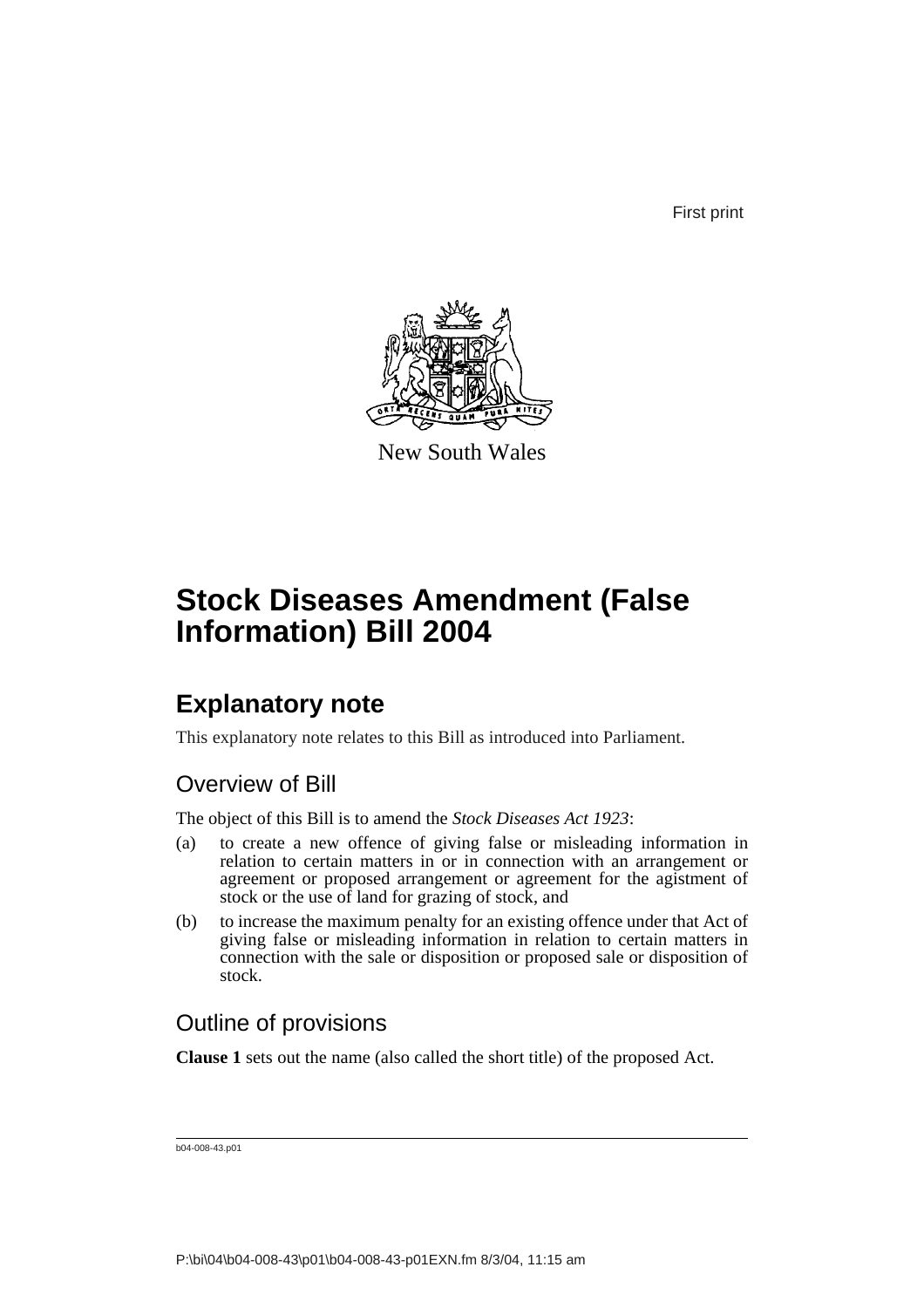Stock Diseases Amendment (False Information) Bill 2004

Explanatory note

**Clause 2** provides for the commencement of the proposed Act on a day to be appointed by proclamation.

**Clause 3** is a formal provision that gives effect to the amendments to the *Stock Diseases Act 1923* set out in Schedule 1.

#### **Schedule 1 Amendments**

Section 20J (2) of the *Stock Diseases Act 1923* (the *Principal Act*) makes it an offence for a person, in connection with a sale or disposition or proposed sale or disposition of stock, to make a statement or provide information in relation to certain matters (concerning the presence or absence of infection in stock, carcasses or land, any matter relevant to an assessment of the likelihood of exposure of stock to infection, or any other matter prescribed by the regulations) that is false or misleading in a material particular.

**Schedule 1 [1]** amends section 20J (2) to increase the maximum penalty for the offence from 100 penalty units (currently \$11,000) to 200 penalty units (currently \$22,000).

**Schedule 1 [2]** inserts new section 20J (2A) into the Principal Act which creates an offence in terms similar to section 20J (2) of making a false or misleading statement or giving false or misleading information in relation to the matters referred to above in or in connection with an arrangement or agreement or proposed arrangement or agreement for the agistment of stock or the use of land for grazing of stock. The maximum penalty for the offence is 200 penalty units.

(Section 20J (3) of the Principal Act provides a defence to offences against section 20J, in relation to making a false statement or providing false information, if the defendant reasonably believed that the statement or information was true or, in relation to making a misleading statement or providing misleading information, if the defendant had no intention, in making the statement or providing the information, to mislead.)

Explanatory note page 2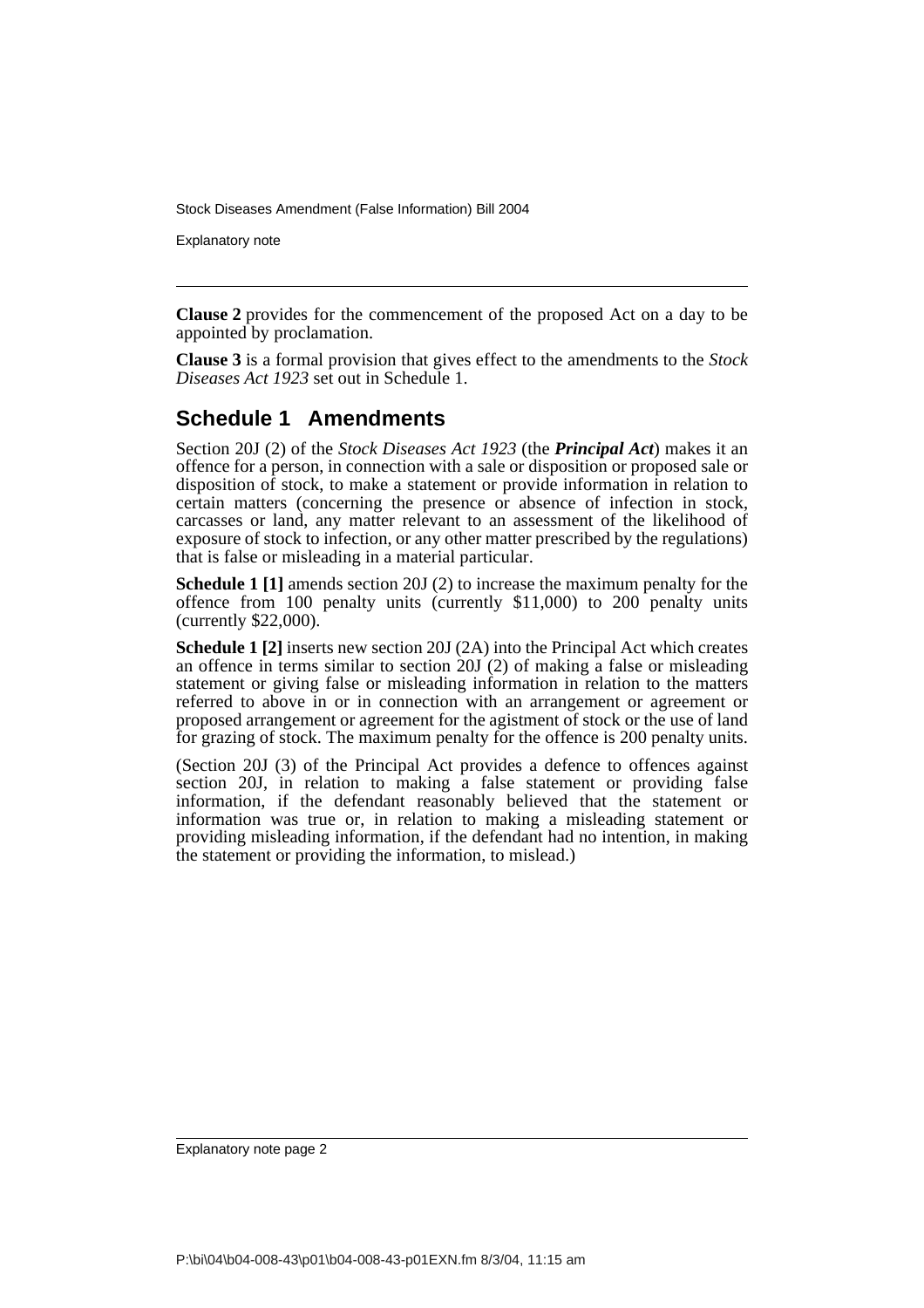First print



New South Wales

## **Stock Diseases Amendment (False Information) Bill 2004**

### **Contents**

|                                              | Page |
|----------------------------------------------|------|
| 1 Name of Act                                |      |
| 2 Commencement                               |      |
| 3 Amendment of Stock Diseases Act 1923 No 34 |      |
| Schedule 1 Amendments                        | 3    |

b04-008-43.p01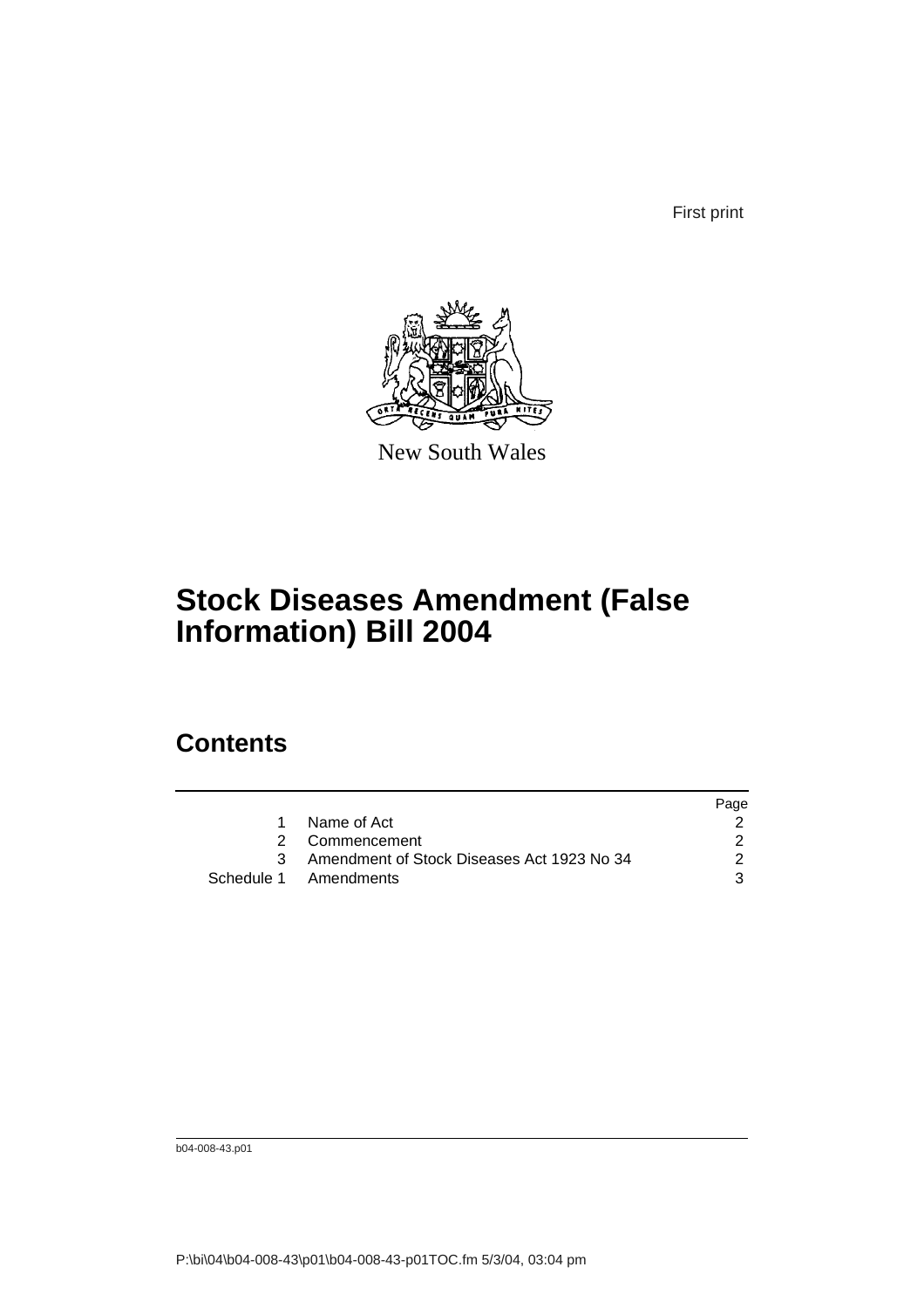#### Stock Diseases Amendment (False Information) Bill 2004

**Contents** 

Page

Contents page 2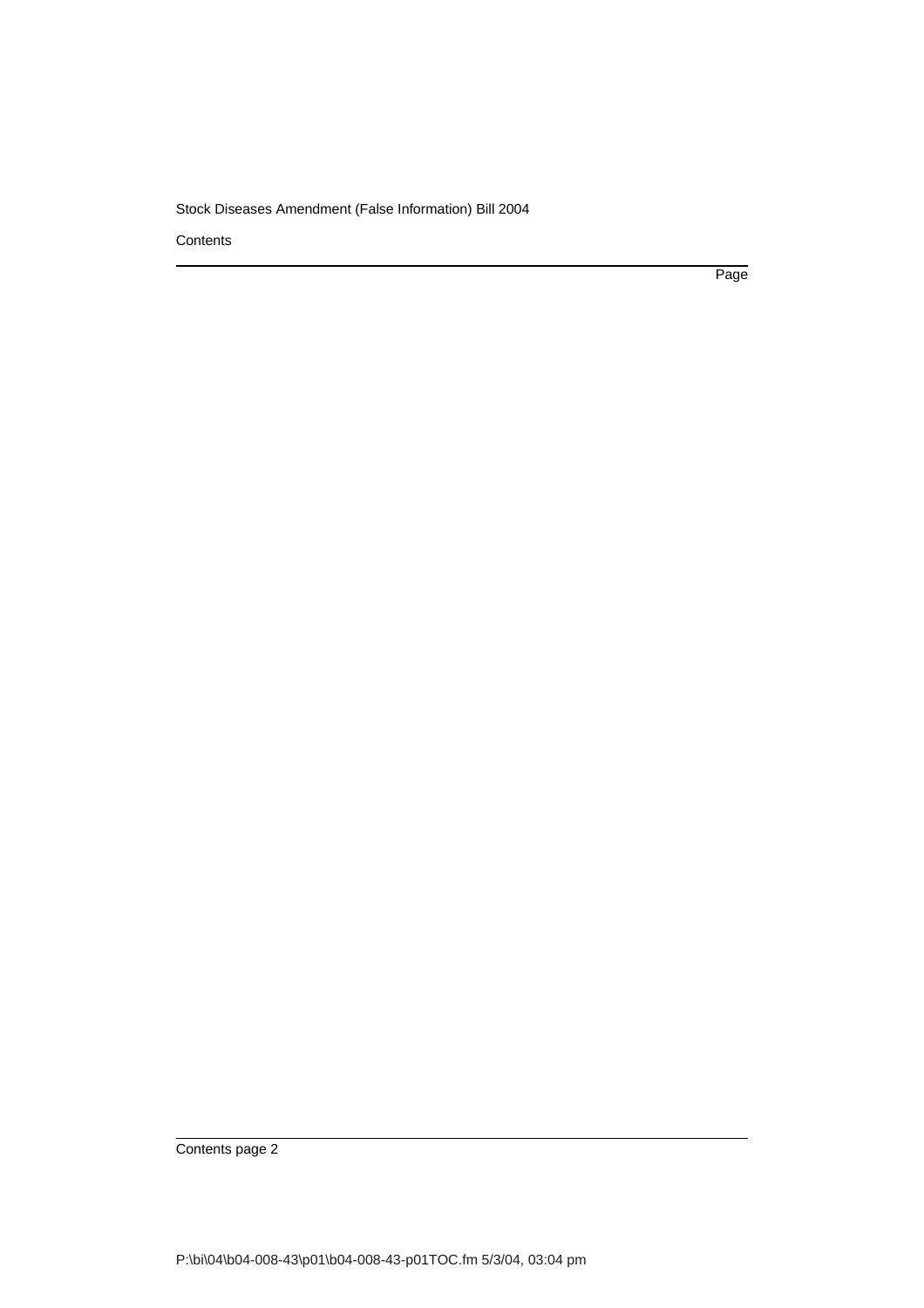

New South Wales

# **Stock Diseases Amendment (False Information) Bill 2004**

No , 2004

#### **A Bill for**

An Act to amend the *Stock Diseases Act 1923* with respect to providing false or misleading information in relation to stock.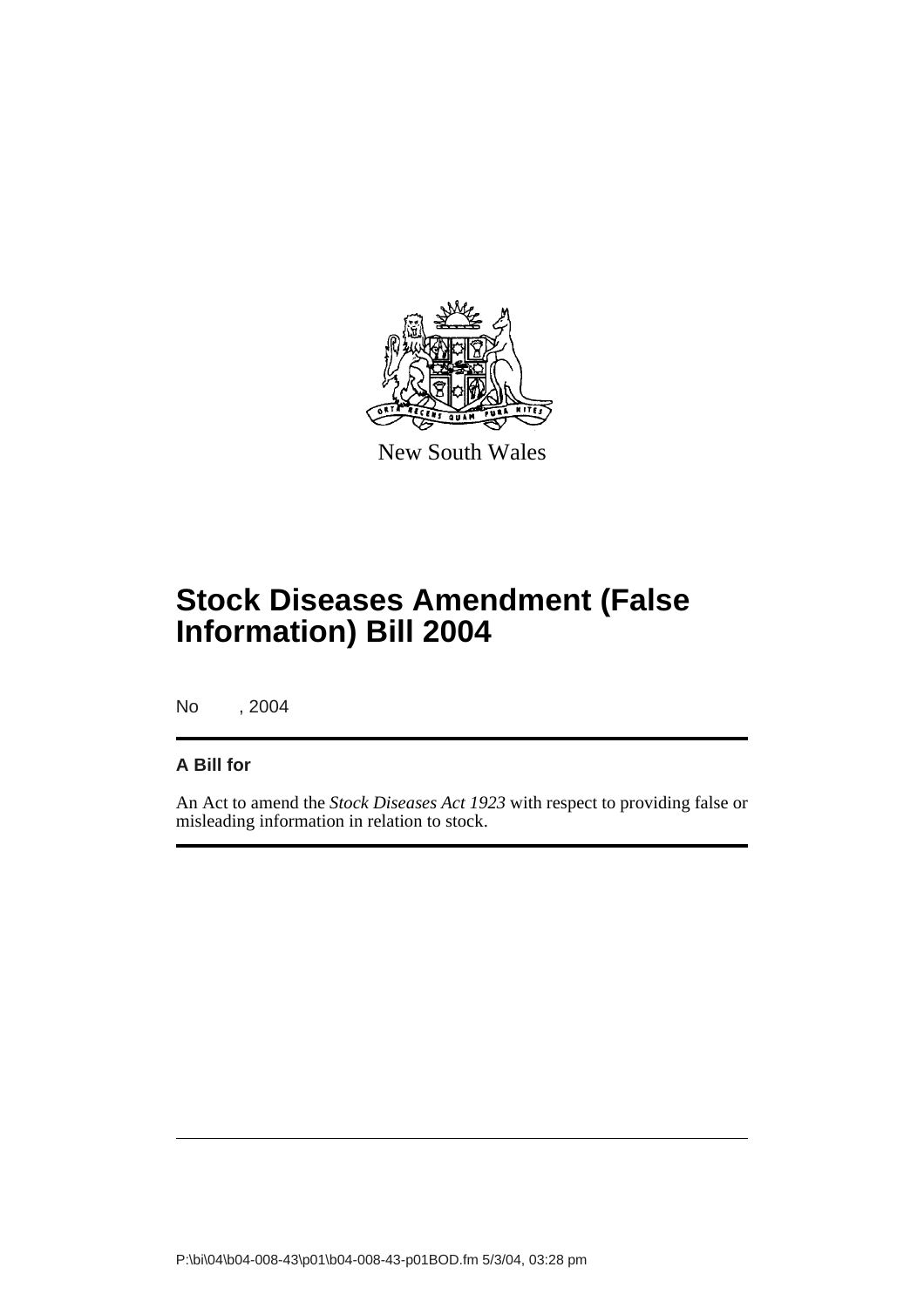<span id="page-5-2"></span><span id="page-5-1"></span><span id="page-5-0"></span>

|              | The Legislature of New South Wales enacts:                                |                     |
|--------------|---------------------------------------------------------------------------|---------------------|
|              | Name of Act                                                               | 2                   |
|              | This Act is the Stock Diseases Amendment (False Information)<br>Act 2004. | 3<br>$\overline{4}$ |
| $\mathbf{2}$ | <b>Commencement</b>                                                       | 5                   |
|              | This Act commences on a day to be appointed by proclamation.              | 6                   |
| 3            | <b>Amendment of Stock Diseases Act 1923 No 34</b>                         | $\overline{7}$      |
|              | The <i>Stock Diseases Act 1923</i> is amended as set out in Schedule 1.   | 8                   |